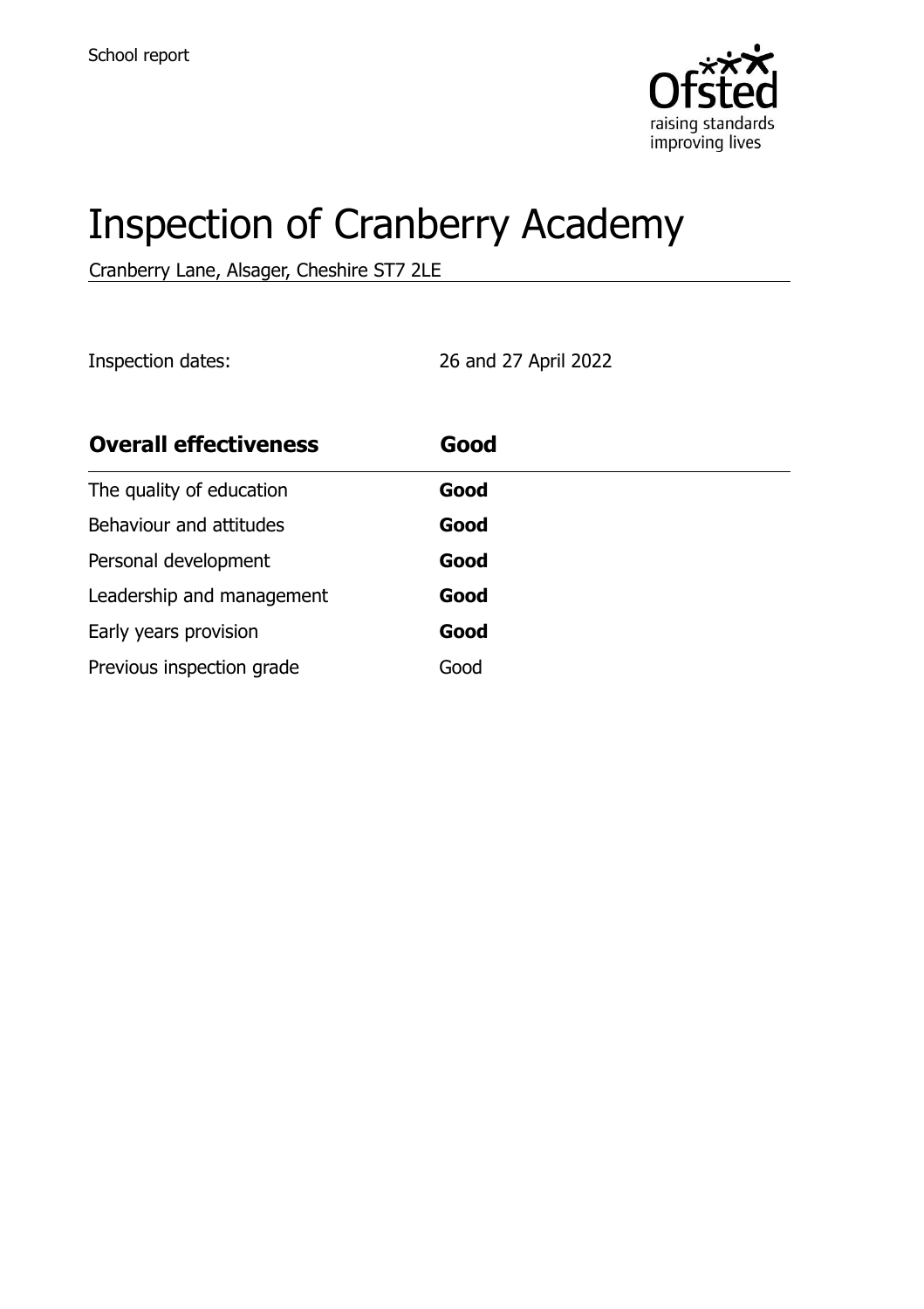

## **What is it like to attend this school?**

Pupils thrive at this happy and welcoming school. Staff expect all pupils, including those with special educational needs and/or disabilities (SEND), to work hard and achieve well. Pupils do their best each day to live up to these high expectations. They get on well with each other and are extremely polite to staff and visitors.

Pupils feel safe in school. They said that there is always someone there to help them if they have any concerns. They learn how to keep themselves safe at home and when playing out with friends. They also learn about managing positive relationships and how to keep safe when online. Pupils said that staff are quick to deal with bullying if it happens.

Pupils develop a great enthusiasm for learning. They listen attentively and are keen to contribute to discussions. These positive attitudes are developed right from the start of early years, where children learn routines that help them to develop independence.

Leaders have developed a well-thought-out programme to support pupils' wider development. Pupils are encouraged to take on additional responsibilities such as those of sports leaders. They enjoy earning rewards for living up to the school's values. They also enjoy participating in clubs and representing the school in sporting events.

#### **What does the school do well and what does it need to do better?**

The new leadership team has made improvements to the quality of education since the previous inspection. Leaders work effectively with staff to encourage pupils to become respectful and responsible citizens. Pupils behave well. Learning is rarely disrupted by poor behaviour.

Staff encourage pupils to value diversity. They work with leaders to provide a broad range of extra-curricular activities and use residential visits and educational trips to bring the curriculum to life.

Leaders have developed a curriculum that reflects their high aspirations for all pupils. They have thought carefully about what they want pupils to learn. In the majority of subjects, leaders have organised the curriculum well to ensure that pupils' learning builds sequentially on what they have previously learned. This helps pupils to achieve well. However, in a small number of subjects, leaders' curriculum thinking is not as precise. This prevents pupils from making the progress that they could through these curriculum areas.

Leaders have prioritised the teaching of reading. They help children to develop their understanding of the sounds that letters represent from their very first days in early years. Staff provide effective support for children and pupils who are at the early stages of learning to read. Staff pay close attention to those who struggle and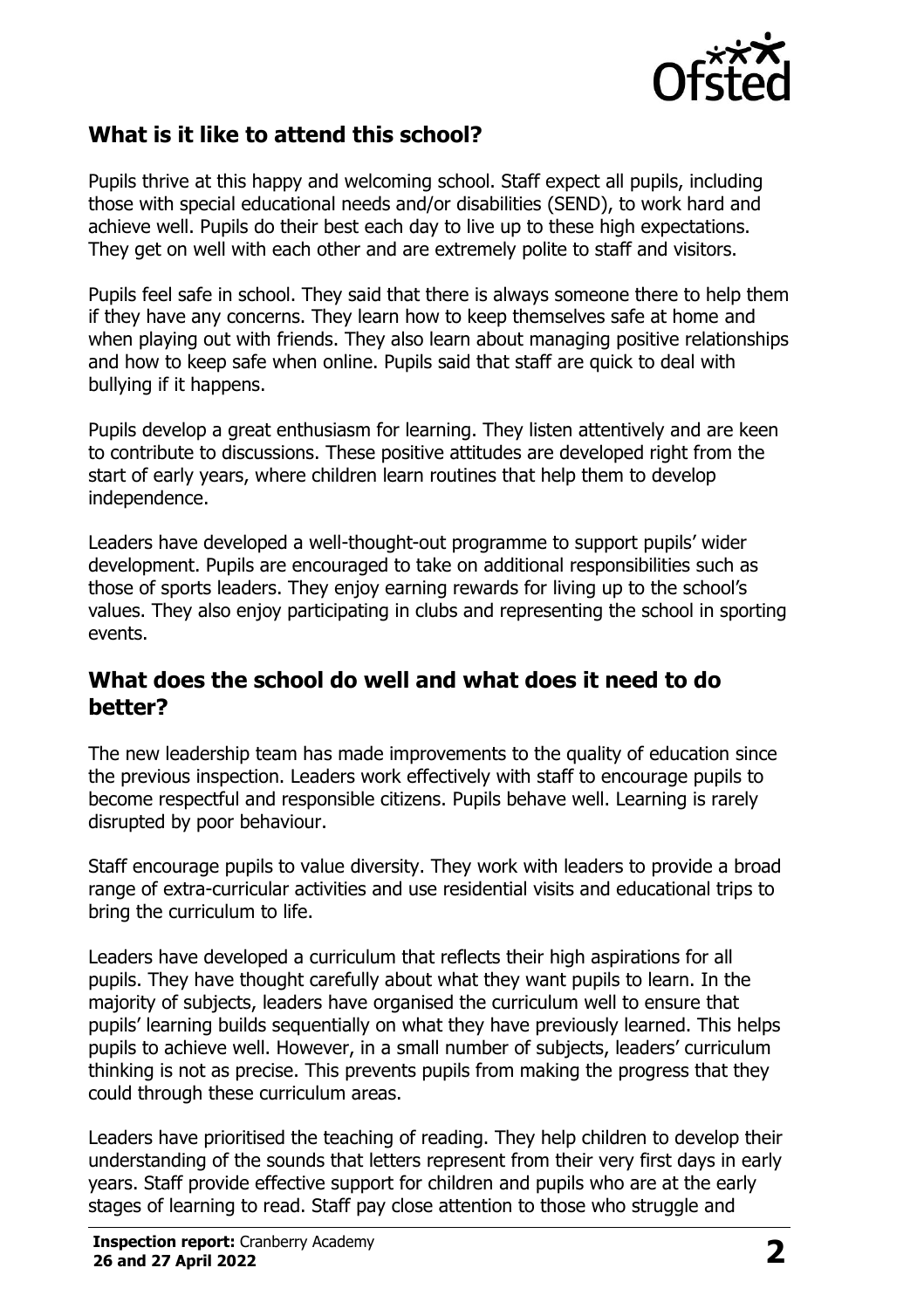

provide extra help to ensure that they keep up with their peers. Staff have been well trained to deliver the school's new phonics programme. They are using the programme effectively to help pupils to develop into accurate and fluent readers. They ensure that the books pupils read are well matched to the sounds that they know. Pupils said that they enjoy reading. Older pupils read regularly and have a broad knowledge of different authors and genres.

Leaders ensure that teachers have a strong focus on pupils' language development and communication. This starts in early years, where children enjoy listening to stories and learning rhymes and songs. Older pupils continue to explore vocabulary through the high-quality books that they read. Teachers also make good use of the school's broad curriculum to introduce subject-specific vocabulary.

In most subjects, there are effective systems in place for teachers to check how well pupils are developing their knowledge. For example, in mathematics, teachers use assessment well to identify misconceptions and plan work that matches pupils' stage of learning. However, in a minority of subjects, the use of assessment is at an early stage of development. This prevents teachers and leaders from developing an accurate view of how well pupils are progressing through these curriculums.

Leaders have effective systems in place to identify and support pupils with SEND. They ensure that these pupils' specific needs are identified early. Leaders support staff well and ensure that they have the necessary resources to support all pupils. This helps to ensure that pupils with SEND are able to access the full curriculum alongside their peers.

Staff enjoy working at Cranberry Academy. They appreciate the support and direction that the new leadership team has brought to the school. They feel respected and valued by leaders. They said that leaders consider workload, wellbeing and work–life balance when making decisions.

There is a wide range of experience and a high level of expertise on the governing committee. Governors and trustees have a detailed understanding of the school's strengths and the areas that require further improvement.

Parents and carers are positive about the work of the school. They appreciate the kind and caring ethos of the school in which their children learn.

## **Safeguarding**

The arrangements for safeguarding are effective.

Leaders ensure that safeguarding is given the highest priority. Staff receive regular safeguarding training. They often consider potential safeguarding scenarios during staff meetings, which helps to ensure that they are alert to the signs that a pupil may be at risk. Governors and trustees make regular checks to ensure that leaders are fulfilling their safeguarding responsibilities effectively.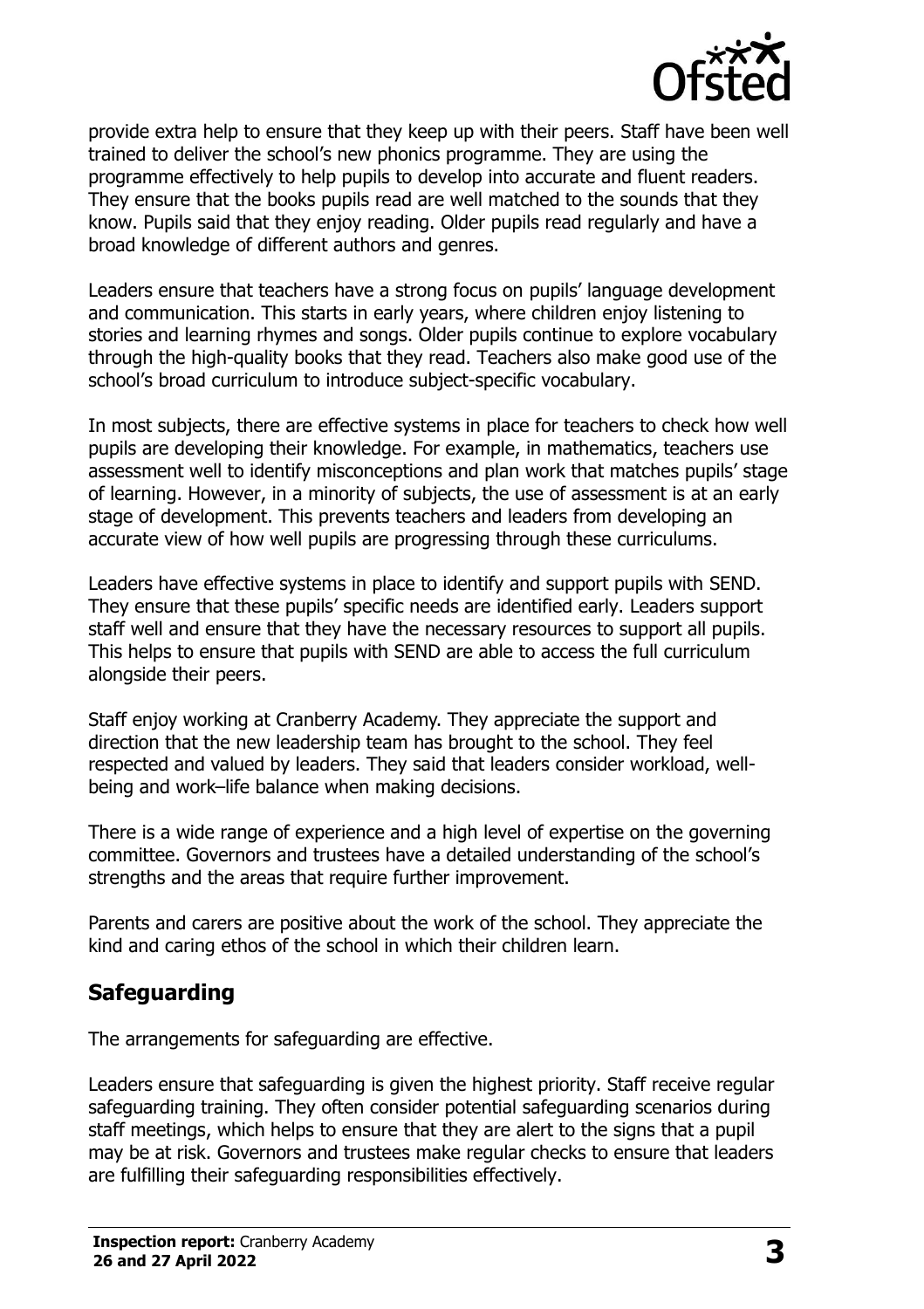

## **What does the school need to do to improve?**

#### **(Information for the school and appropriate authority)**

- $\blacksquare$  In a small number of subjects, leaders have not identified the key knowledge that they want pupils to learn. This prevents pupils from building their learning on what they already know in these subjects. Leaders should ensure that teachers understand what pupils need to learn in each subject and in each year group.
- In some subjects, teachers do not use assessment strategies well enough to check what pupils know. As a result, pupils' errors and misconceptions can sometimes go unchecked. Leaders should ensure that teachers use assessment effectively so that pupils develop the knowledge that they need in order to achieve well in all subjects.

### **How can I feed back my views?**

You can use [Ofsted Parent View](http://parentview.ofsted.gov.uk/) to give Ofsted your opinion on your child's school, or to find out what other parents and carers think. We use information from Ofsted Parent View when deciding which schools to inspect, when to inspect them and as part of their inspection.

The Department for Education has further quidance on how to complain about a school.

If you are the school and you are not happy with the inspection or the report, you can [complain to Ofsted.](http://www.gov.uk/complain-ofsted-report)

## **Further information**

You can search for [published performance information](http://www.compare-school-performance.service.gov.uk/) about the school.

In the report, '[disadvantaged pupils](http://www.gov.uk/guidance/pupil-premium-information-for-schools-and-alternative-provision-settings)' refers to those pupils who attract government pupil premium funding: pupils claiming free school meals at any point in the last six years and pupils in care or who left care through adoption or another formal route.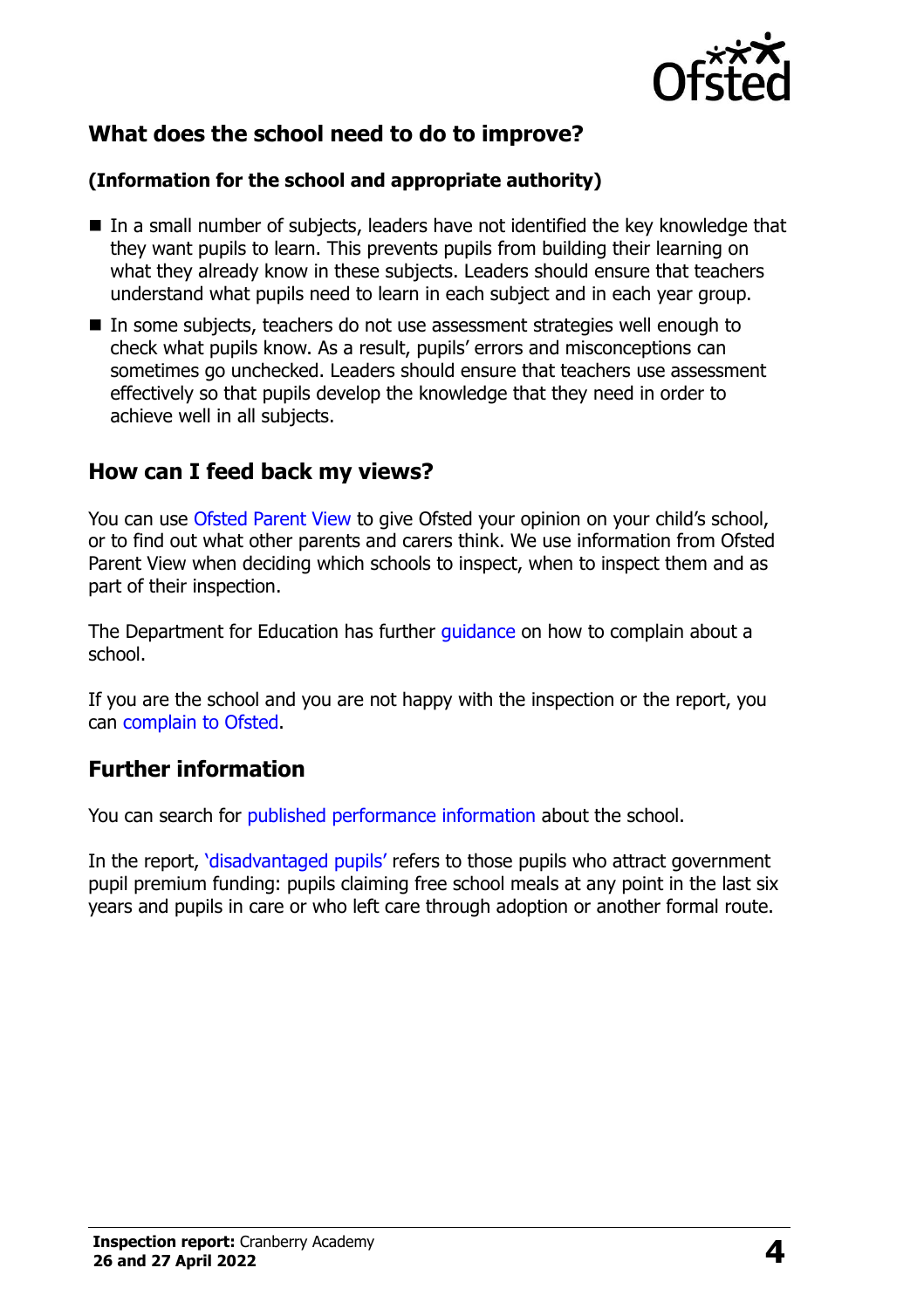

## **School details**

| Unique reference number             | 139910                                                             |  |
|-------------------------------------|--------------------------------------------------------------------|--|
| <b>Local authority</b>              | <b>Cheshire East</b>                                               |  |
| <b>Inspection number</b>            | 10212224                                                           |  |
| <b>Type of school</b>               | Primary                                                            |  |
| <b>School category</b>              | Academy sponsor-led                                                |  |
| Age range of pupils                 | 3 to 11                                                            |  |
| <b>Gender of pupils</b>             | Mixed                                                              |  |
| Number of pupils on the school roll | 393                                                                |  |
| <b>Appropriate authority</b>        | Board of trustees                                                  |  |
| <b>Chair of trust</b>               | Johnny Anderson                                                    |  |
| <b>Principal</b>                    | Linda Jones                                                        |  |
| Website                             | www.cranberryacademy.co.uk                                         |  |
| Date of previous inspection         | 1 and 2 October 2019, under section 8<br>of the Education Act 2005 |  |

## **Information about this school**

- The principal took up her post in January 2020.
- An additional new vice-principal and a new early years leader have also been appointed since the previous inspection.
- Leaders do not make use of any alternative provision.
- The school manages a breakfast club.

## **Information about this inspection**

The inspectors carried out this inspection under section 5 of the Education Act 2005.

- This was the first routine inspection the school had received since the COVID-19 pandemic began. Inspectors discussed the impact of the pandemic with leaders, and have taken that into account in their evaluation of the school.
- Inspectors met with the headteacher and other leaders.
- Inspectors observed pupils' behaviour in lessons and during breaktimes. They also met with groups of pupils to discuss behaviour.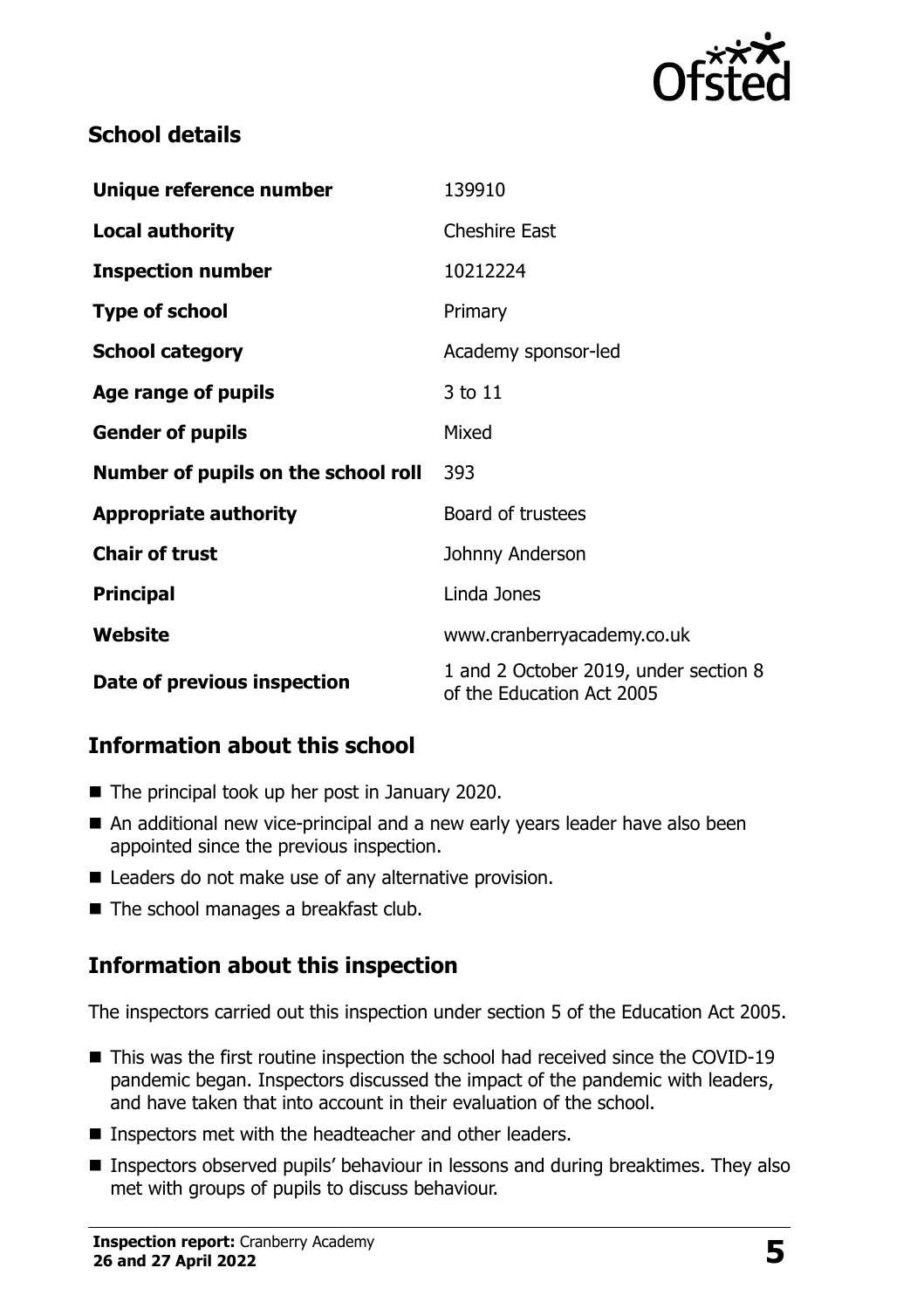

- The lead inspector reviewed safeguarding records and the checks undertaken on newly appointed staff. Inspectors also spoke with members of staff to explore their understanding of how to keep pupils safe.
- Inspectors looked in detail at early reading, mathematics, science, geography and religious education. As part of this process, they met with curriculum leaders, visited lessons and spoke with teachers. They looked at pupils' work and spoke with pupils about their learning. The lead inspector also listened to pupils reading.
- Inspectors also considered other subjects. They discussed the curriculums with leaders and looked at pupils' work.
- Inspectors visited the early years classrooms as part of the deep dives and spoke with staff and children.
- The lead inspector met with the trust's chief executive officer (CEO), deputy CEO and members of the local governing committee, including the chair.
- Inspectors took account of the responses to Ofsted's Parent View. They also reviewed the responses to Ofsted's staff and pupil surveys.

#### **Inspection team**

| Paul Tomkow, lead inspector | Her Majesty's Inspector |
|-----------------------------|-------------------------|
| Moira Atkins                | Ofsted Inspector        |
| David Deane                 | Ofsted Inspector        |